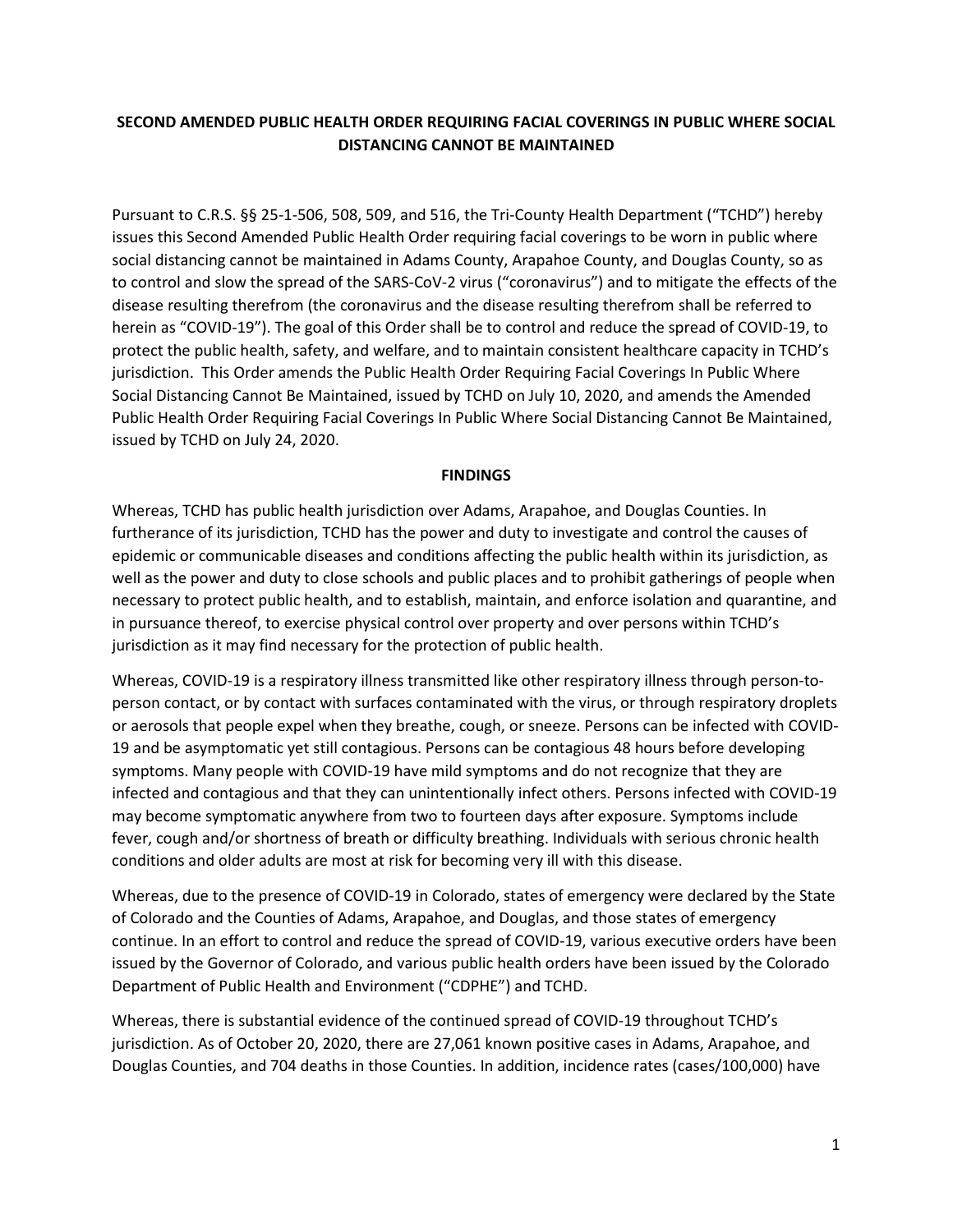surged and over the past 14 days are high in all three counties: Adams at 407, Arapahoe at 223, and Douglas at 140.

Whereas, scientific evidence shows that limiting interactions among people slows virus transmission and, as social distancing restrictions are lifted, that the wearing of facial coverings by individuals while in public areas assists in maintaining reduced virus transmission by reducing the spread of respiratory droplets.

Whereas, the United States Centers for Disease Control and Prevention ("CDC"), CDPHE, and TCHD have recommended that members of the public, when interacting with others outside the home and especially in settings where many people are present, should cover their mouths and noses to prevent inadvertently spreading COVID-19.

Whereas, a facial covering mandate can work in concert with social distancing and frequent hand washing protocols under existing public health orders to minimize the spread of COVID-19 by reducing the exposure of individuals to the virus and by reducing the spread of respiratory droplets. CDPHE guidance on face coverings may found on its website at [https://covid19.colorado.gov/mask-guidance.](https://covid19.colorado.gov/mask-guidance)

# **ORDER**

Pursuant to the statutory authority granted to the Executive Director/Public Health Director of TCHD, and at the authorization and direction of the TCHD Board of Health, the following is ordered:

- 1. Each person over ten (10) years old, when in Adams, Arapahoe, or Douglas County, must:
	- a. Comply with the requirements of Colorado Executive Order D 2020 138 and D 2020 219, requiring all individuals to wear a face covering over their nose and mouth when entering or moving within any Public Indoor Spaces, and any subsequent amendments. If Executive Order D 2020 138 or D 2020 219 expires or is rescinded prior to the expiration of this Amended Order, its provisions shall remain in full force and effect within the TCHD jurisdiction; and
	- b. Wear a face covering when outdoors and unable to maintain a distance of six feet from individuals who are not members of their household unless a Colorado Executive Order D 2020 138 or D 2020 219 exemption applies.
- 2. Parents or custodians or caregivers are strongly encouraged to have their children between two (2) and ten (10) years old wear a face covering in accordance with CDC guidelines. Parents and custodians and caregivers must supervise use of face coverings by children to avoid misuse or unsafe conditions.
- 3. Face coverings are not a replacement for adhering to social distancing and other public health protocols with respect to COVID-19. All individuals must continue to maintain 6 feet or more of distance from other people, wash hands regularly with soap and water for at least 20 seconds, and stay home when sick.

# **OTHER PUBLIC HEALTH ORDERS RELATED TO COVID-19**

This Order is intended to be and shall be read and construed in concert with and as a supplement and addition to all federal, state and local laws and orders related to COVID-19.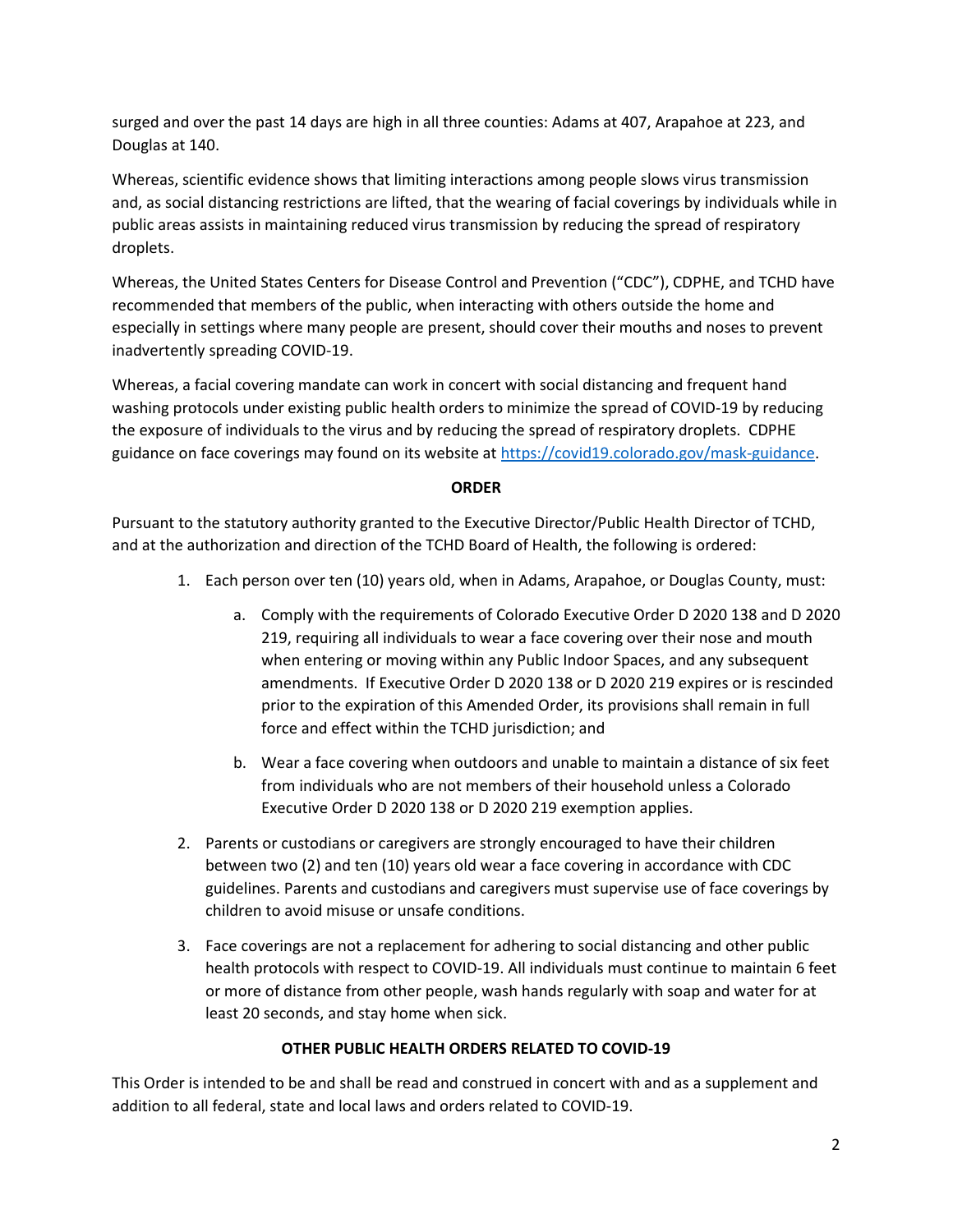To the extent any federal, state, or local municipal orders or laws are more restrictive than what is set forth herein, such orders or laws control.

Local municipal governments within TCHD's jurisdiction retain the authority to issue and enforce equally or more restrictive orders than are set forth herein.

# **ADVISEMENT AND ADDITIONAL INFORMATION**

Along with CDPHE, TCHD is tasked with protecting the health, safety, and welfare of the citizens of Adams, Arapahoe, and Douglas Counties as it relates to epidemic and communicable diseases, including COVID-19. This Order is necessary to control transmission of that disease to persons and to maintain consistent healthcare capacity in TCHD's jurisdiction. Immediate issuance of this Order is necessary for the preservation of public health, safety, and welfare.

If you have questions regarding this Order, please contact TCHD at 303-220-9200 or view the COVID-19 information on TCHD's website at [www.tchd.org.](http://www.tchd.org/)

Executive Order D 2020 138 and D 2020 219 Ordering Individuals in Colorado to Wear Non-Medical Face Coverings can be accessed at [https://www.colorado.gov/governor/sites/default/files/inline](https://www.colorado.gov/governor/sites/default/files/inline-files/D%202020%20138%20Mask%20Order.pdf)[files/D%202020%20138%20Mask%20Order.pdf.](https://www.colorado.gov/governor/sites/default/files/inline-files/D%202020%20138%20Mask%20Order.pdf)

Members of the public can report suspected violations of this public health order by contacting TCHD at 303-220-9200. Please do not call 911 to report violations of this public health order.

TCHD will attempt to seek voluntary compliance through education, technical assistance and warning notices. However, this Order may be enforced by any appropriate legal means. It is unlawful for any person to willfully violate, disobey, or disregard this Order. Any person who does so may be subject to the penalties provided in C.R.S. §§25-1-516 and 18-1.3-501. In addition, if you do not comply with this Order, TCHD may seek a court order in Colorado state district court to enforce this Order and/or to restrain or enjoin any violation of this Order.

Any business open to the public that permits an individual to enter or remain in the business or on its premises without a required face covering may be subject to the suspension or revocation of its license by the appropriate licensing authority as provided by law.

Any person aggrieved and affected by this Order is entitled to Colorado state district court judicial review of this Order pursuant to and in accordance with C.R.S. §25-1-515. However, the aggrieved and affected person must continue to comply with the terms of this Order while his, her, or its request for judicial review is pending.

If any part or provision of this Order or the application thereof to any person or circumstance is held to be invalid, the remainder of this Order, including the application of such part or provision to other persons or circumstances, shall not be affected and shall continue in full force and effect. To this end, the parts and provisions of this Order are severable.

This Public Health Order shall be in effect immediately and shall remain in effect until rescinded or amended in writing by the Executive Director of TCHD. Any county or municipality that previously opted out of this public health order may opt back in at any time through written notification to TCHD at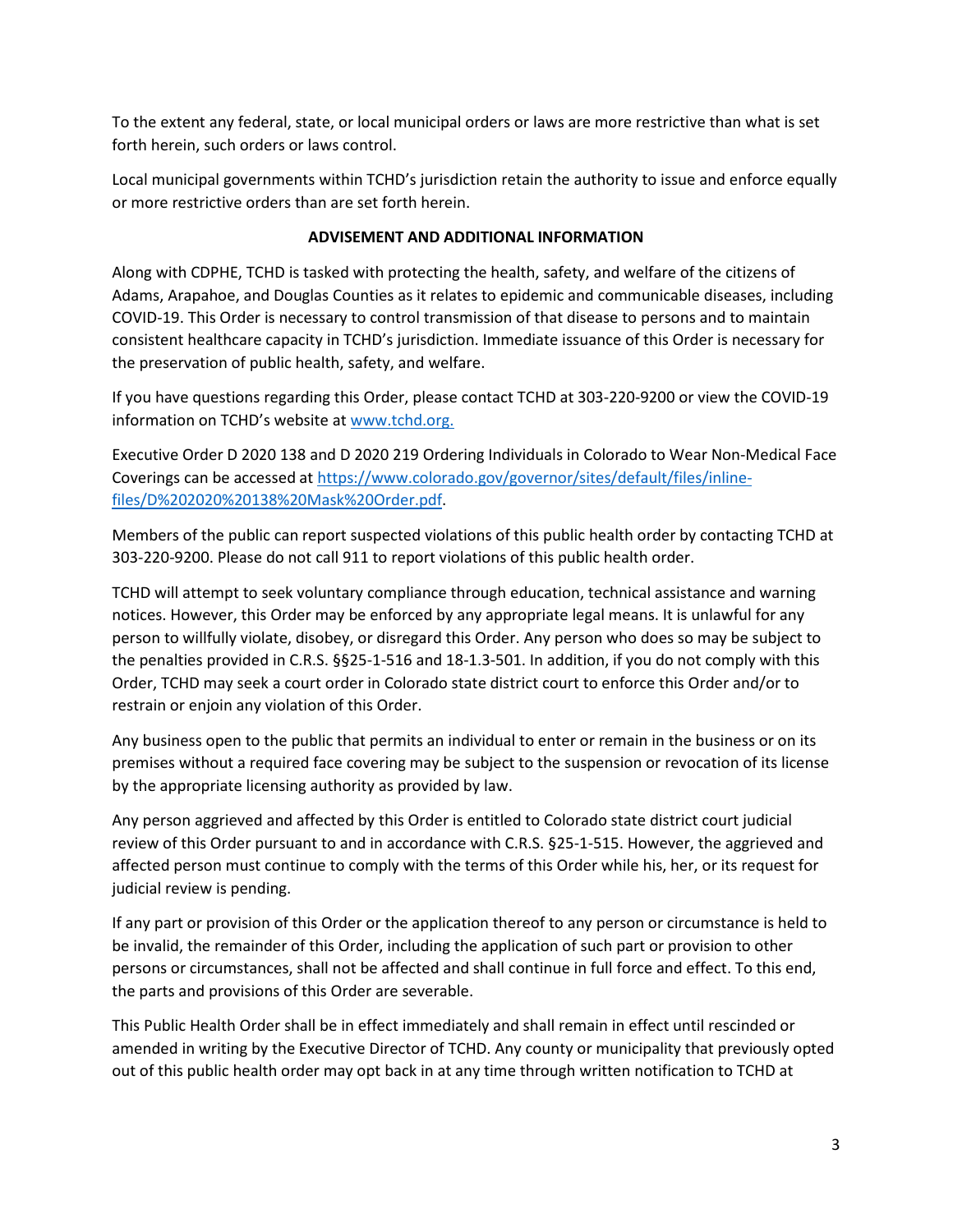[communications@tchd.org.](mailto:communications@tchd.org) A list of counties and municipalities that have previously opted out of this local order can be found in Appendix A.

DONE AND SIGNED, as the official Order of the Executive Director/Public Health Director of the Tri-County Health Department on this 20th day of October, 2020, at the authorization and direction of the TCHD Board of Health.

TRI-COUNTY HEALTH DEPARTMENT

John M. Daugher. J., Md

By: John M. Douglas, Jr., M.D. Executive Director